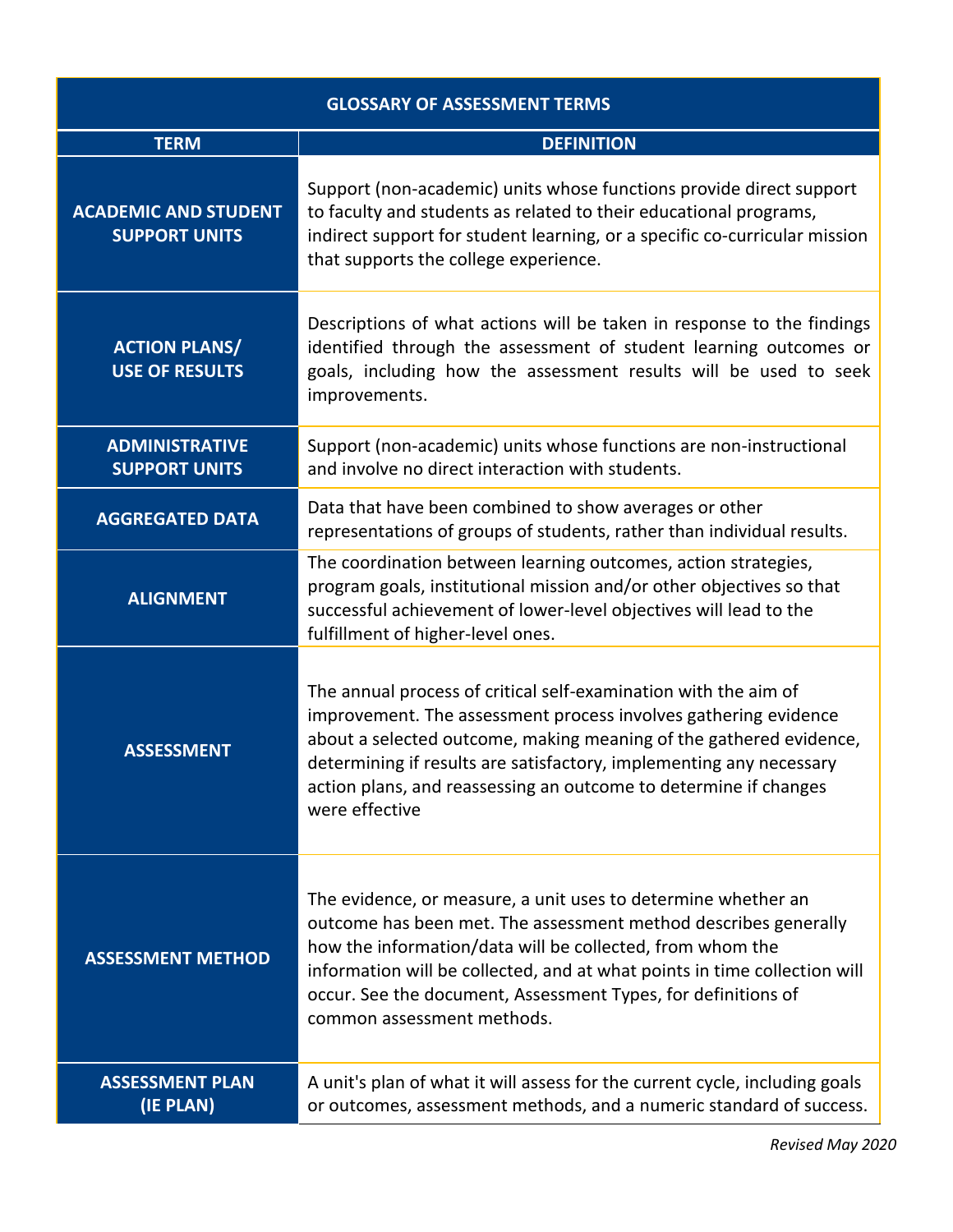| <b>ASSESSMENT RESULTS</b><br>(IE RESULTS) | A unit's report on assessment results and any action plans describing<br>how results will be used to seek improvements in future performance.                                                                                                                                                                                                                                                                                                                                |
|-------------------------------------------|------------------------------------------------------------------------------------------------------------------------------------------------------------------------------------------------------------------------------------------------------------------------------------------------------------------------------------------------------------------------------------------------------------------------------------------------------------------------------|
| <b>BENCHMARK</b>                          | A criterion-referenced objective performance data point that can be<br>used for the purposes of internal or external comparison. A program<br>can use its own data as a baseline benchmark against which to<br>compare future performance. It can also use data from another<br>program as a benchmark.                                                                                                                                                                      |
| <b>CLOSING THE LOOP</b>                   | When a unit makes a change in response to assessment results<br>revealing that a standard of success has not been met, re-assesses to<br>measure the effect of those changes, and determines that the unit has<br>now achieved the expected standard.                                                                                                                                                                                                                        |
| <b>CONSTITUENTS</b>                       | The people who participate in or benefit from a unit's offered services.<br>Can include, but not limited to: students, faculty, staff, community<br>members, and/or external stakeholders.                                                                                                                                                                                                                                                                                   |
| <b>CONTINUOUS</b><br><b>IMPROVEMENT</b>   | The ongoing improvement of programs, services, or processes through<br>incremental and breakthrough improvements.                                                                                                                                                                                                                                                                                                                                                            |
| <b>CURRICULUM MAPPING</b>                 | A visual representation of a guided learning pathway. Typically utilizes<br>a matrix format to visually represent the alignment between program<br>student learning outcomes and required courses or learning<br>experiences.                                                                                                                                                                                                                                                |
| <b>DIRECT ASSESSMENT</b>                  | Direct Assessment of Learning is when measures of learning are based<br>on student performance or a demonstration of the learning itself.<br>Direct measures include exams/tests, course-embedded assessments,<br>portfolios, capstone projects, performances, presentations, exhibits,<br>internship evaluations, and clinical evaluations.<br>Direct Assessment of Goals is when measures directly tally or provide<br>evidence of unit processes, services or experiences |
| <b>DISAGGREGATED DATA</b>                 | Assessment data that has been broken down by detailed sub-<br>categories, for example, by performance level, by gender, or by<br>delivery mode. Disaggregated data can reveal trends or inequities not                                                                                                                                                                                                                                                                       |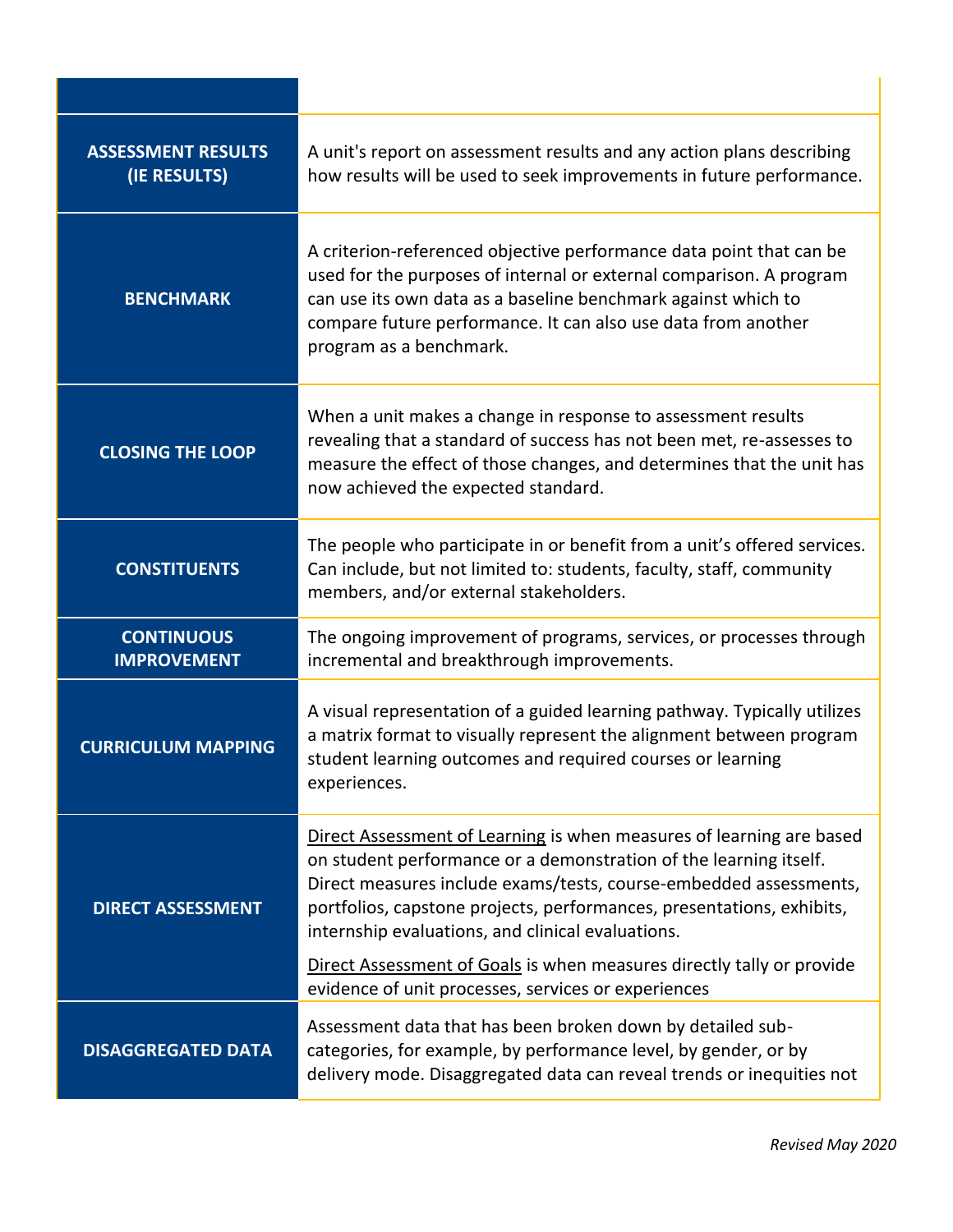|                                                             | fully reflected in aggregated data and which can suggest action plans<br>for continuous improvement.                                                                                                                                                                                                                                                                                                                                                               |
|-------------------------------------------------------------|--------------------------------------------------------------------------------------------------------------------------------------------------------------------------------------------------------------------------------------------------------------------------------------------------------------------------------------------------------------------------------------------------------------------------------------------------------------------|
| <b>EMBEDDED ASSESSMENT</b>                                  | A means of gathering information about student learning that is built<br>into and a natural part of the teaching-learning process. Often uses for<br>assessment purposes classroom assignments that are evaluated to<br>assign students a grade.                                                                                                                                                                                                                   |
| <b>EXTERNAL ASSESSMENT</b>                                  | Assessments developed by external sources. Often standardized and<br>norm-referenced, such as a state licensing examination, SAT Subject<br>Tests, or VALUE Rubrics (see below).                                                                                                                                                                                                                                                                                   |
| <b>FORMATIVE ASSESSMENT</b>                                 | The gathering of information about student learning during the<br>progression of a course or program, and usually repeatedly, to improve<br>the learning of those students.                                                                                                                                                                                                                                                                                        |
| <b>GOAL</b>                                                 | A goal is considered an observable and measurable outcome that<br>assesses a particular process, service, or experience. It represents an<br>impact or quality improvement the unit would like to see as a result of<br>its actions (outcome).                                                                                                                                                                                                                     |
| <b>INDIRECT ASSESSMENT</b>                                  | Indirect Assessments of Learning use perceptions, reflections or<br>secondary evidence to make inferences about student learning.<br>Examples include surveys of employers, students' self-assessments,<br>and number of admissions to graduate schools.<br>Indirect Assessments of Goals look at attitudes, perceptions, or<br>opinions about support unit processes, services, and experiences.<br>Examples include surveys, focus groups, and self-assessments. |
| <b>INSTITUTIONAL</b><br><b>EFFECTIVENESS</b>                | The systematic, explicit, and documented process of measuring<br>performance against mission in all aspects of an institution.                                                                                                                                                                                                                                                                                                                                     |
| <b>INSTITUTIONAL</b><br><b>EFFECTIVENESS</b><br>(IE) AUTHOR | The individual designated to represent an academic program or<br>support unit and responsible for documenting annual Assessment (IE)<br>Plans and Results.                                                                                                                                                                                                                                                                                                         |
| <b>LOCAL ASSESSMENT</b>                                     | An assessment method that is developed in-house by university faculty<br>or staff such as a faculty-developed comprehensive exam or rubric.                                                                                                                                                                                                                                                                                                                        |
| <b>MISSION STATEMENT</b>                                    | Statement of a unit's purpose and how it supports the Institutional<br>Mission.                                                                                                                                                                                                                                                                                                                                                                                    |
|                                                             |                                                                                                                                                                                                                                                                                                                                                                                                                                                                    |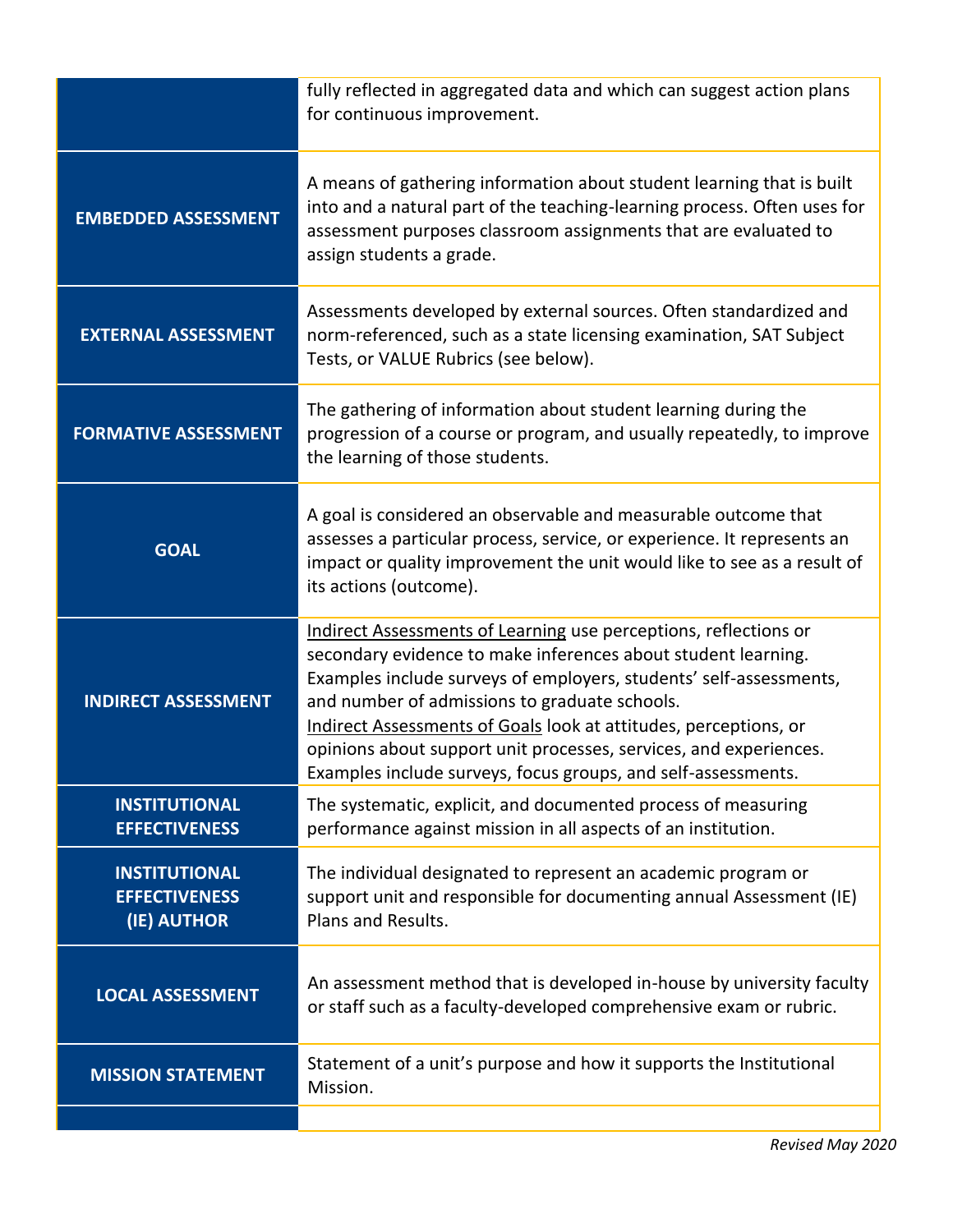| <b>OUTCOME</b>                                  | A level of performance or achievement that describes the impact or<br>quality of a unit's processes, services, or experiences. A statement of<br>what a student should understand and be able to do as a result of<br>what he or she has learned in a course or program.                                                        |
|-------------------------------------------------|---------------------------------------------------------------------------------------------------------------------------------------------------------------------------------------------------------------------------------------------------------------------------------------------------------------------------------|
| <b>OUTPUT</b>                                   | Represents products or services produced by a unit's processes.                                                                                                                                                                                                                                                                 |
| <b>PERFORMANCE-BASED</b><br><b>ASSESSMENT</b>   | The ability to apply knowledge in a real-life setting. Assessment of the<br>performance is done using a rubric, or analytic scoring guide, to aid in<br>objectivity.                                                                                                                                                            |
| <b>PROCESS / SERVICE /</b><br><b>EXPERIENCE</b> | The normal activities of a support unit, including business processes<br>engaged in, services offered, or experiences facilitated for<br>constituents.                                                                                                                                                                          |
| <b>PROGRAM-LEVEL</b><br><b>ASSESSMENT</b>       | Goals and assessments are broader than those of individual courses<br>but are comprised or built by the courses in which the program<br>encompasses.                                                                                                                                                                            |
| <b>QUALITATIVE ASSESSMENT</b>                   | Assessment for which the collected data cannot be fully quantified<br>mathematically, but rather involves subjective analysis of descriptive<br>information based on traits and characteristics.                                                                                                                                |
| <b>QUANTITATIVE</b><br><b>ASSESSMENT</b>        | Assessment for which the collected data can be fully quantified,<br>allowing for objective, mathematical analysis using descriptive<br>statistics, such as the mean, standard deviation, and range.                                                                                                                             |
| <b>RELIABILITY</b>                              | How consistently a measure of the same phenomenon leads to the<br>same result after multiple administrations or across multiple<br>scorers/raters.                                                                                                                                                                              |
| <b>RUBRIC</b>                                   | A rubric is an evaluative tool that explicitly represents the performance<br>expectations for an assignment or piece of work. A rubric divides the<br>assigned work into component parts and provides clear descriptions of<br>the characteristics of the work associated with each component, at<br>varying levels of mastery. |
| <b>STANDARD OF SUCCESS</b>                      | Standards set a level of accomplishment that performance is expected<br>to meet or exceed. The standard of success should be neither out of<br>reach nor below an acceptable level of performance to achieve the<br>unit's purpose.                                                                                             |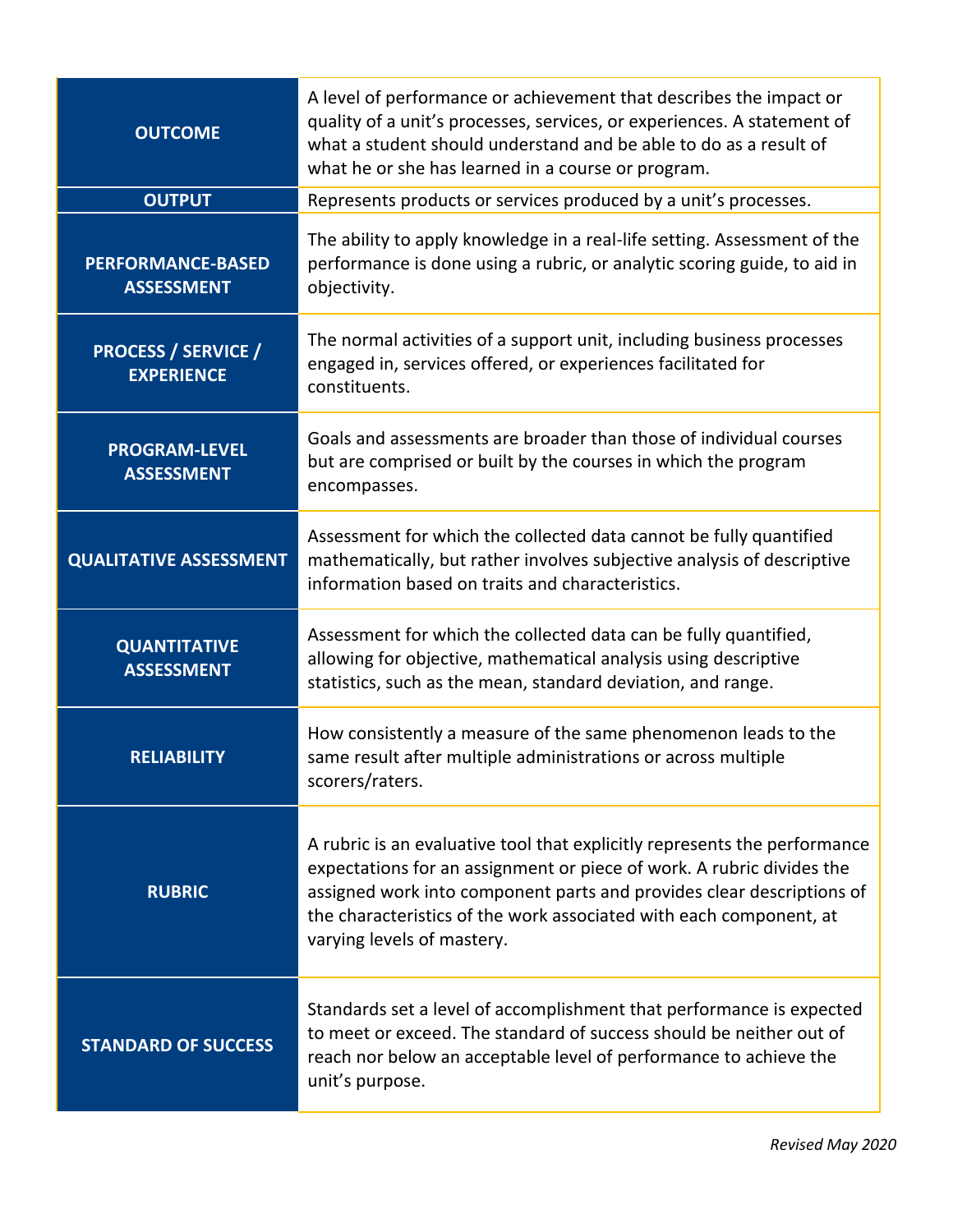| <b>STANDARDIZED</b><br><b>ASSESSMENT</b>                                  | An objective test that is given and scored in a uniform manner.<br>Standardized tests are carefully constructed and items are selected<br>after trials for appropriateness and difficulty. Tests are issued with a<br>manual giving complete guidelines for administration and scoring.<br>Scores are often are often norm-referenced.                                                                                                                                                                                                                                                                                                                                                                                                 |
|---------------------------------------------------------------------------|----------------------------------------------------------------------------------------------------------------------------------------------------------------------------------------------------------------------------------------------------------------------------------------------------------------------------------------------------------------------------------------------------------------------------------------------------------------------------------------------------------------------------------------------------------------------------------------------------------------------------------------------------------------------------------------------------------------------------------------|
| <b>STRATEGIC PLANNING</b>                                                 | Long-term (i.e., often 3-5 year) planning at the level of the whole<br>institution or unit that focuses on adaptation to the organization's<br>external environment and the future. Guided by a vision of the<br>organization in the future, strategic planning attempts to position the<br>organization favorably with respect to needed resources to achieve<br>continuous quality improvement.                                                                                                                                                                                                                                                                                                                                      |
| <b>STUDENT LEARNING</b><br><b>OUTCOMES (SLOS)</b><br>(PROGRAM OR COURSE): | A concise, measurable statement defining what students are able to<br>demonstrate in terms of knowledge, skills, and attitudes upon<br>completion of an educational program or course.                                                                                                                                                                                                                                                                                                                                                                                                                                                                                                                                                 |
| <b>SUMMATIVE ASSESSMENT</b>                                               | Refers to assessment that is carried out at the end of a course or<br>program and is used to provide evidence of students' final mastery<br>levels.                                                                                                                                                                                                                                                                                                                                                                                                                                                                                                                                                                                    |
| <b>TRIANGULATION</b>                                                      | The collection of data via multiple methods in order to determine if the<br>results show a consistent outcome.                                                                                                                                                                                                                                                                                                                                                                                                                                                                                                                                                                                                                         |
| <b>VALIDITY</b>                                                           | The extent to which an assessment measures what it is intended to<br>measure.                                                                                                                                                                                                                                                                                                                                                                                                                                                                                                                                                                                                                                                          |
| <b>VALUE RUBRIC</b>                                                       | Nationally-developed rubrics that articulate fundamental criteria for 15<br>learning outcomes, with performance descriptors demonstrating<br>progressively more sophisticated levels of attainment. Intended for<br>institutional-level use in evaluating student learning, not for grading. The<br>core expectations articulated in all of the VALUE rubrics can and should<br>be translated into the language of individual campuses, disciplines, and<br>even courses. The utility of the VALUE rubrics is to position learning at all<br>undergraduate levels within a basic framework of expectations such that<br>evidence of learning can by shared nationally through a common dialog<br>and understanding of student success. |